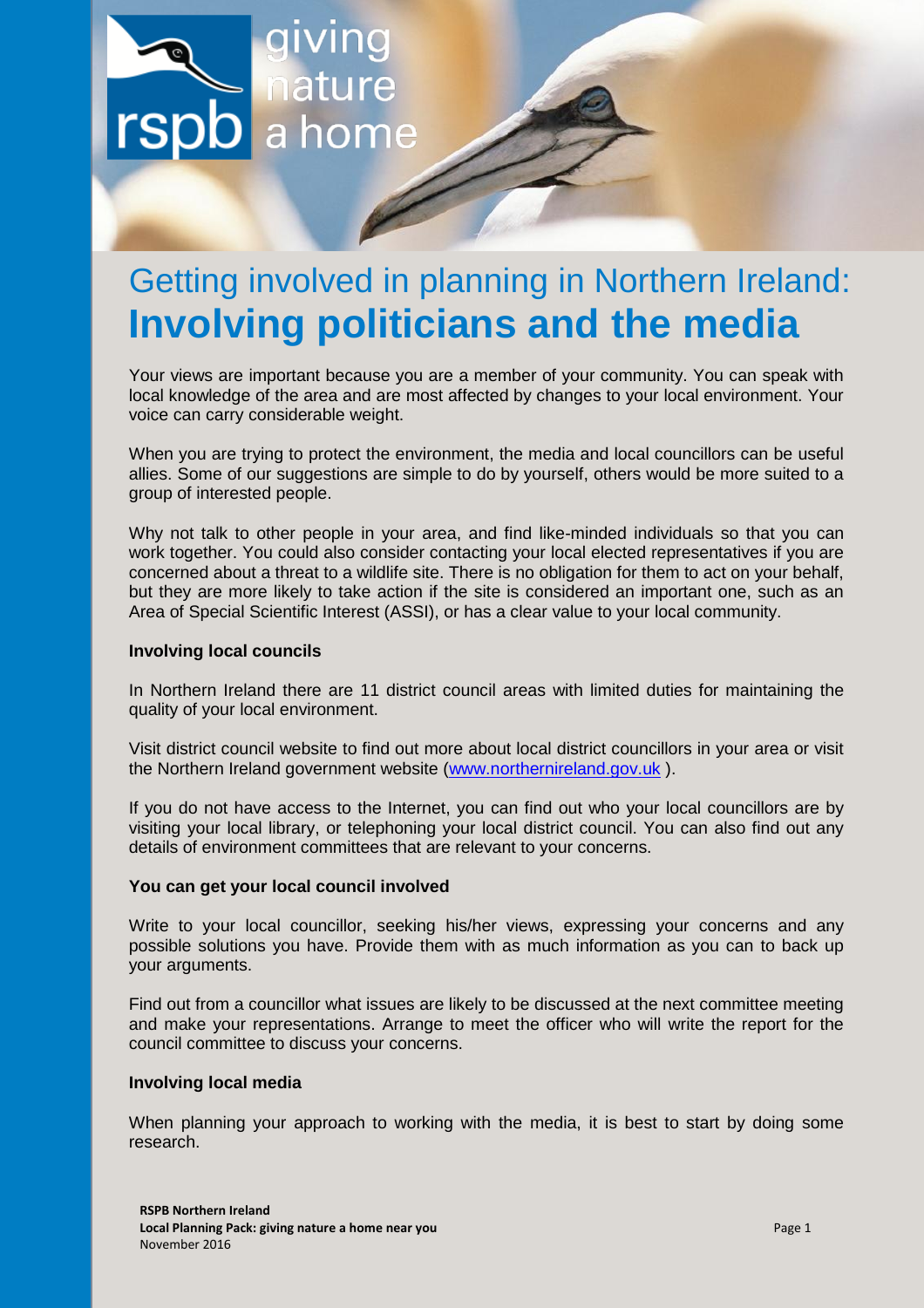Do not underestimate the importance of local media – your most useful media contacts are likely to be local radio, particularly phone-in shows, and your local newspaper. You may even be able to get them to support your campaign.

It is very important to build and sustain profile. Planning a series of media activities and gaining regular coverage across a wide range of media will give your campaign prominence. Make sure you emphasise positive messages, do not just campaign on negatives.

# **Writing a press release**

A press release is a useful tool for communicating your message to the media. It captures your story and tells the media how to get in touch to find out more.

A media release needs to contain the following information:

- What is the issue? What is your message?
- Where is the damage/change occurring?
- Why has this occurred? Why are you doing this?
- Who is doing this?
- When is this taking place? Are you having an event or meeting?
- How can others get involved?

Get the attention of the editor in the first paragraph, which should be no more than three short to medium length sentences. You can also get tips online by searching 'How to write effective media releases'.

#### **Local press**

The best way to get your concerns aired in a newspaper is by writing to, or e-mailing, the letters page. This is the second most read part of the newspaper after the front page.

For local newspapers, the address to write to is usually given on the letters page.

Tips for writing a letter to a newspaper editor:

- Read the letters page and absorb the style of the paper to enhance your chances of getting a letter printed.
- Keep your letter short (150 words maximum).
- Make just one or two central points and keep things clear and simple.
- Letters to local newspapers are more likely to be published if they refer to locally important issues, so try to use a local example to illustrate your points if you can.
- Point out that most issues which affect the environment are 'people and consumer' issues and do not affect wildlife alone.
- Address your letter 'To the Editor' and mark it 'For Publication'. Include a daytime telephone number so that you can be contacted. Newspapers will not usually print letters if only an e-mail address is supplied.

# **Social Media**

It may be worthwhile using social media to get your message across effectively to a much wider audience.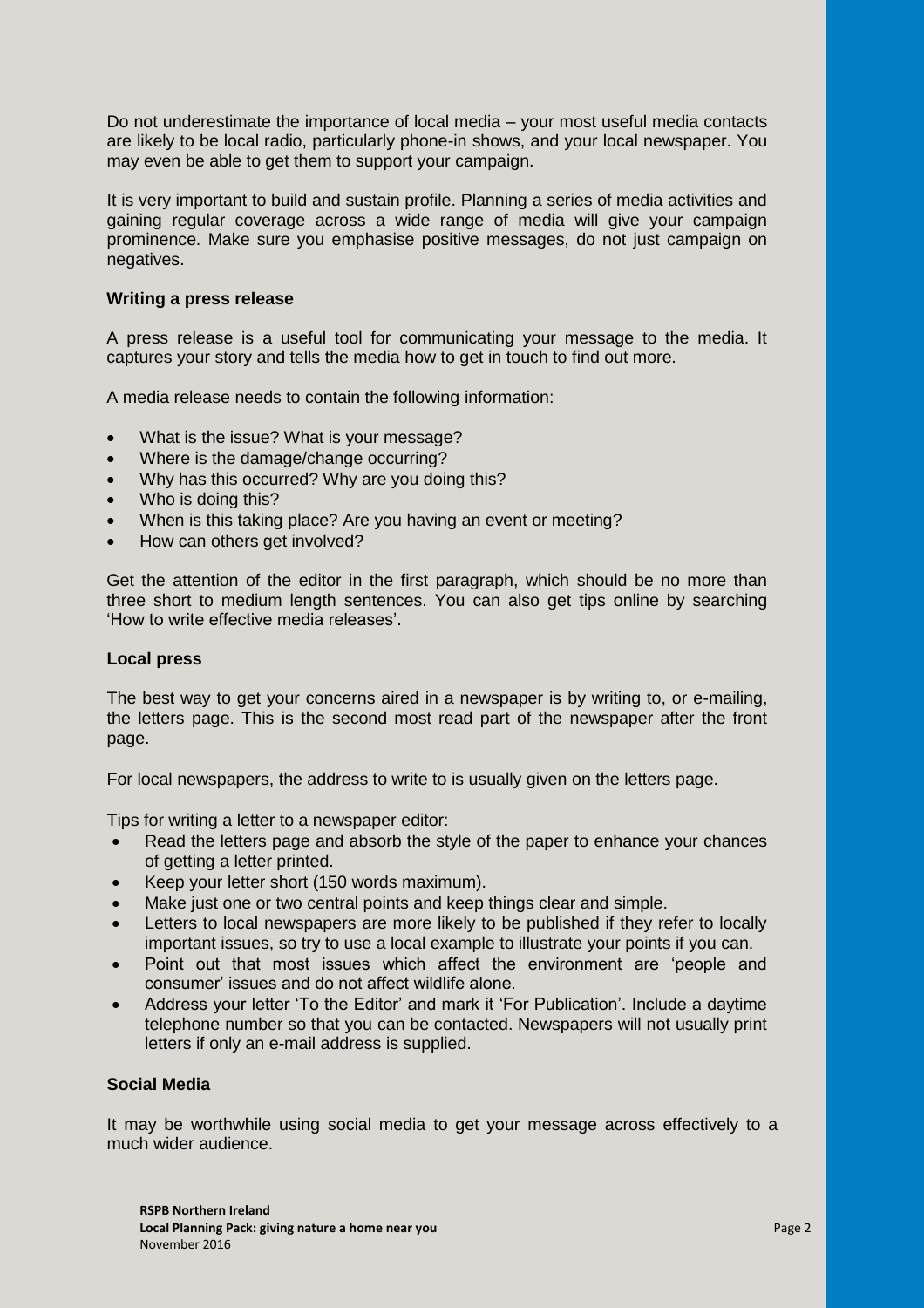Blogs, emails, Twitter and Facebook accounts are becoming increasingly important campaign tools. These tools offer the opportunity for instant updates and can be a very effective method of calling supporters to action. Social media, online maps, blogs and video or photo sharing sites can all be interlinked to offer a multimedia experience. New media offers you the chance to publish your own news as well as the opportunity to keep traditional media updated.

Good online media work demands short, precise and clear messages with clearly sign posted steps towards your desired outcome. The easier it is to support your action, the more likely people are to support you.

# **Radio**

There are a number of local stations, but you can just as easily get onto a national station.

If you are planning to get onto a show, find out who the producers of the shows are and call them up. Send them the press release and offer to brief them. You will usually have about two minutes to sell the story when you call them up.

Getting the most from your interview:

- Check beforehand if the interview is going to be live, pre-recorded or 'as live'.
- Enquire about the questions you are likely to be asked.
- Find the best person for the interview.
- Rehearse in advance say the words out loud.
- Plan your key message(s) (two or three maximum) in advance and don't allow the questioner to deflect you from what you want to get across.
- Prepare your response to any potentially difficult questions.
- Always assume the microphone is switched on!

# **Involving your MLA or MP**

Your MLA (Member of the Legislative Assembly) represents you at the Northern Ireland Assembly. In addition to MLAs, an MP (Member of Parliament) represents the people of Northern Ireland in the House of Commons.

As a constituent, you are entitled to a response when you write to your MLA or MP or MEP (Member of European Parliament).

Contacting your MLA or MP to gain their support for an issue can be very useful. They can help provide pressure for action, influence decisions and gain publicity for an issue. A letter to your MP should request that they take some specific action on your behalf.

Your MLA or MP can take a number of actions on your behalf, including:

- Writing to Government Ministers to raise your concerns. If your MP writes to a Minister on your behalf they will receive a reply signed by the Minister; whereas if you sent a letter directly to a Minister, it will probably only be seen by a civil servant.
- Raising your issue for discussion at Stormont/Westminster.
- Raising issues during debates and tabling parliamentary questions to the Government.

Tips on making your letter effective:

**Keep it short** as very long letters are less likely to be read.